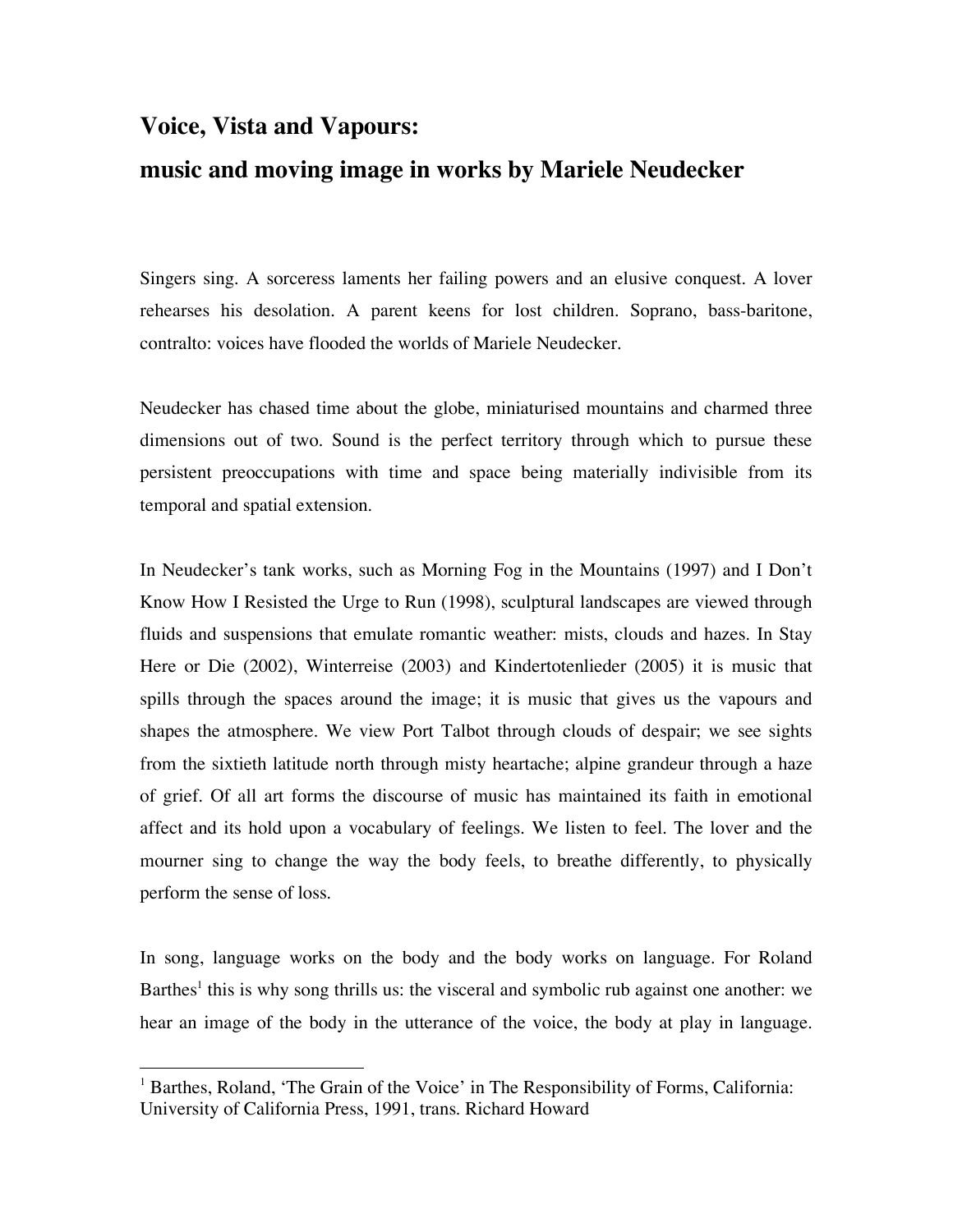Implicit in Barthes' analysis is that all song defamiliarises language, heightening the acoustic, displacing the semantic, requiring a relearning. The body forms itself about the sounds of a language and about the emotional surfaces of the song. It becomes a matter of diction, of testing the sound of each letter against palette and tongue and throat and teeth; and of the body remembering the architecture of each sound.

At the moment, in the concert of Winterreise, when Andrew Foster-Williams voices the first sound of the lied the huge volume of the auditorium and audience are brought to attention focussed on the shock and thrill of voice. Air shaped and expelled from the cavity of the mouth shapes the air that fills the cavity of the building. Somewhere between this tiny and this immense volume is the screen of Neudecker's images. For each of Schubert's twenty four songs there is a single image film: a long slow shot of the icy wake of a ship, a brief loop of blown snow, sleet on a window, a 360 degree pan of a snowy lakeside. The narrative of the songs suggests a poet-lover who wanders into the winter landscape to become lost, to indulge and escape his melancholy, and to sing. The landscape becomes his interlocutor, the foil for his memories, and the metaphor for his sadness. Yet there is no landscape except as it exists in his articulation, in the song.

The lover's world in the lied is a multitude of scenes and incidents, remembered and fantasised. He goes on and on: reiterating, revisiting and reinventing his anguish and his bittersweet recollections. The lied, sung in the body of the singer, resonates in the body of the listener. This is the logic of the lied and the love song in general: its sentiment is adopted as the listener's sentiment – like an emotional blood transfusion the listener's heart pumps with the song: the landscape-in-song and the fantasised scenes occupy the listener.

As a concert Winterreise combines the live performance of the full song cycle and a projection of the ninety-minute video work. In the installation version a new studio recording of the music and song plays with the video. Bringing images into the concert hall and music into the gallery appears uncontentious in our culture of ubiquitous audiovisual combinations: yet whilst it doubles, Winterreise also divides its audience. In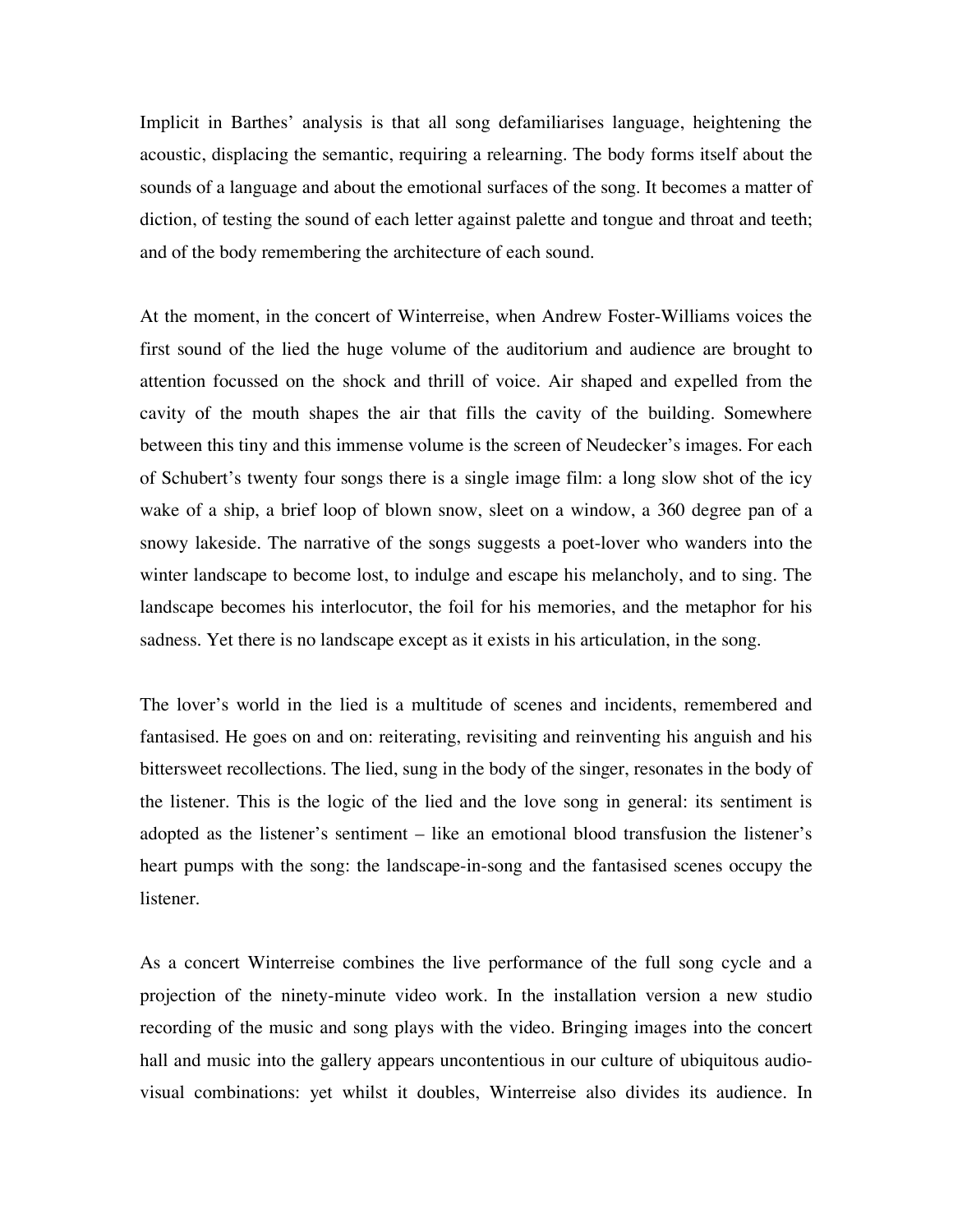navigating the values and expectations of both music and contemporary art fields Winterreise courts the scepticism and mistrust of its audiences: in the gallery the music is neither found object reframed nor cultural artefact deconstructed; in the concert hall the projection exceeds its position as backdrop.

In response to the journeying through a landscape-in-song, and to devise her own winterreise, Neudecker identified a line on the map, the sixtieth degree of latitude north. Using satellite location technology she travelled from the cartographic abstraction to points on the land along that latitude, from which she could view actual unknown landscapes. Neudecker conspired to get lost by walking in a straight line. The method of generating images through selecting camera positions by the vagaries of calculation relies on the belief that by the sheer act of pointing the camera, the world will, in one way or another, compose itself into image. And apparently it does. The tour of the sixtieth latitude produced uncanny visual echoes of the wintery imagery of the song: a rag fluttering on a wire provides the weathervane; a frozen waterfall, the frozen tears; out of focus lights, the duplicitous will o' the wisp; shadows on snow, loneliness; a signpost, the signpost; three windmills on a frosty hill, the illusion of phantom suns. The few words or lines of each song, transcribed as text in English over the image, make explicit the correlation between the visual and verbal images.

To offer images that literalise the metaphor is to exteriorise the inner narrative. The particularities of time and place that subtly mark Neudecker's images remove the lied's landscape from its seemingly abstract, universal, ideal and consequently available status and cast it as material and historical. The landscape is stolen from the mind's eye of the listener, presented to the corporeal eye and made no longer their own. Neudecker's conjunction of image with song interferes with the popular fantasy propagated by musical culture that song and music speak naturally and directly to the emotions: that this is genuinely your personal emotional experience, that this is your voice, your song.

In the associated video work, Prelude, Neudecker films people met during her journey. At the start of the twenty first century these incidental acquaintances of various nationalities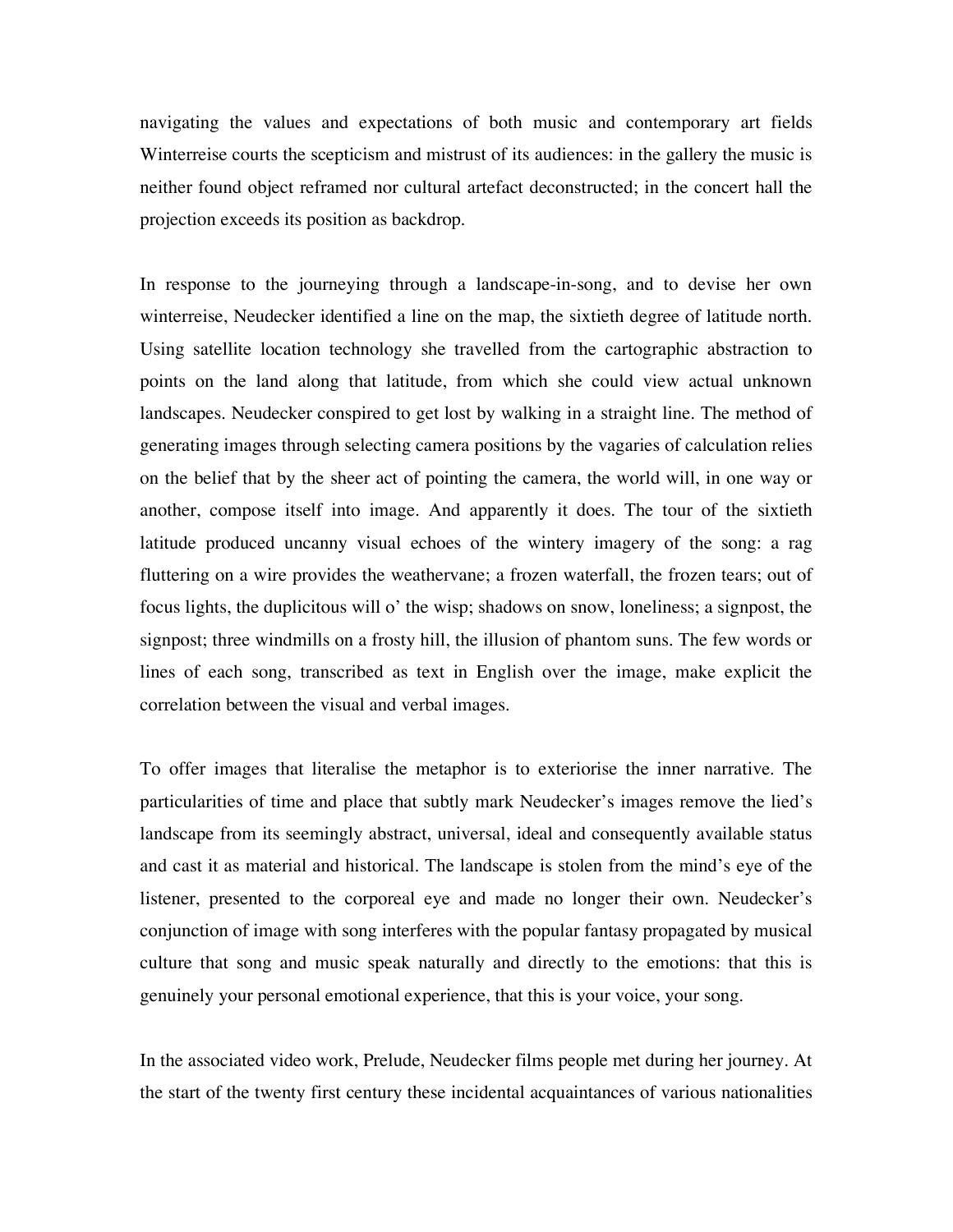and tongues read English translations of poems written in German by Wilhelm Muller two centuries earlier; rearranged and set to music by Schubert; reinterpreted countless times by musicians; and coupled to images by Neudecker. To words, music; to music, images. From text to score to mouth to ear to eye; from text to text, from song to speech; here are many projects of translation and transposition and here is an art work as a process of endless revision, amendment, addition and collaboration.

Gustave Mahler, who selected, rearranged and set to music five of Friedrich Ruckert's four hundred odd Kindertotenlieder (Songs for Dead Children), prefaced his score thus: 'These five songs form a complete and indivisible whole, and for this reason their continuity must be preserved (by preventing interruptions, such as for applause at the end of each song).' For Mahler the integrity of the lieder relied upon their sequence in time and the stillness of their audience. Neudecker adopts the five songs and orders them as a sequence in space. She cultivates an unruly audience that wanders from one song-space to another, an audience that can hear all five songs simultaneously and observes the mores of the installation not the recital. It is an audience unlikely to applaud.

In Mahler and Neudecker's 'collaboration' past and present co-exist and are redistributed through the gallery. Mahler's composition divides the orchestra into two groups of instruments which alternate and pull to and fro between different sonorities. It sets the precedent for Neudecker's deployment of the songs. Music, the most precisely organised of acoustic forms, is drawn towards disorganisation, cacophony and noise. Five voices pass through us: one woman sings from many places at once. Five simultaneous songloops of different lengths create endless variation, coincidence and shift in emphasis. The shortest song, which describes the delusion that the children are walking on the hills in beautiful sunshine and will soon return, is repeated more than twice as often as the last and lengthiest song in which, during a storm, the children's bodies are taken from the house. The parent who sings is terrorised by the agony of time: by the appalling light of sunrise after night, by life going on; by memory; by the denial of death as if time could be turned back; and by time's torturer, regret. Winterreise's lover roams in space; Kindertotenlieder's parent roams in time.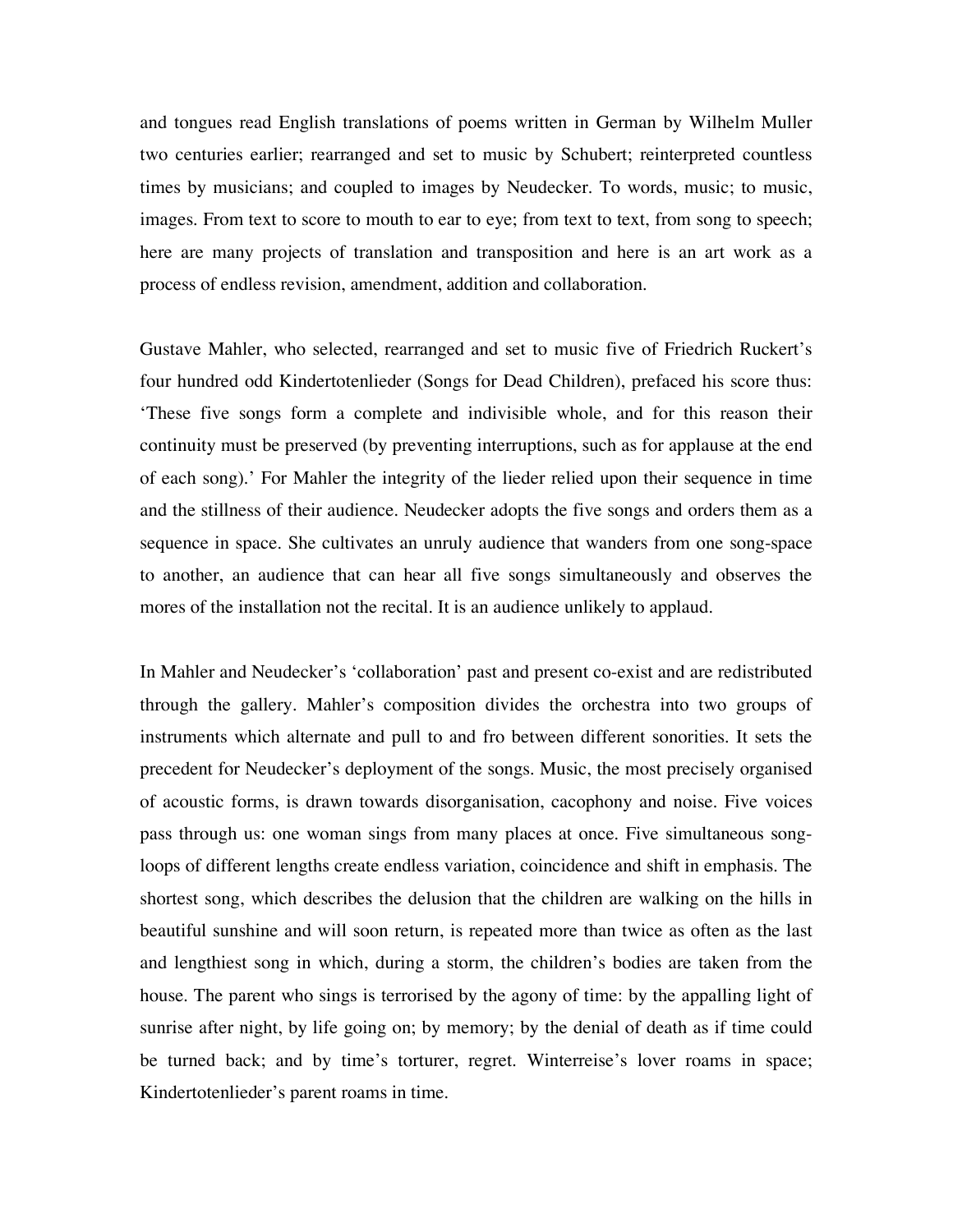A maquette, a mirror on a wall, a slice of a room, barn doors and a window frame create settings for the five songs and five projections. Architectural space affects the qualities of all sound within its vicinity and these open-ended architectures, somewhere between sculptures and sets, shape the songs and our perceptions. They locate the singing voice within domestic interiority: a parent, staring at the walls, immobilised by loss. But each 'room' cannot contain the voice and its elegy emanates beyond. And beyond the walls, in the mirror, through the window, behind the doors are images of a beyond, an elsewhere, another time: a sunrise, a thunder and lightening storm, a child running through a meadow, a summer mountainside, a blown curtain. Unlike other of Neudecker's moving images these were not made by systematically establishing a camera position on the map but by roving about the Swiss mountains trying to match the visible landscape to an ideal imagined image. The perfect memory of a child, the perfect wretched tempest, the perfect day - they are the iconic images of shared social consciousness: our myths.

The translation text in the installation returns the songs to Mahler's sequence and allows an English speaking audience to appreciate the detail of the narrative and to realise its position as intimate eavesdropper. Acoustically, as performance, the Kindertotenlieder are addressed to the listening audience; syntactically two songs are directed to the lost loved children; psychologically they are all soliloquies. The lied is song for a single voice, not a cast or a lead and chorus. This lone voice is a subject formed in loss and does not exist beyond the songs for dead children – she is a subject-in-voice-in-song singing to herself. The fullness and saturation of the idyllic images, their rich colour and fine 16mm grain, and the fullness and power of the voice offer plenitude and wholeness but the subject-in-voice of Kindertotenlieder is intrinsically marked by loss. As it pours from several locations singing to and interrupting its-selves, its incompleteness and pathos eddy about the discontinuous facetted architectures. Kindertotenlieder is here undivided but manifold.

Stay Here or Die works with a fragment of music rather than a complete work, and with a single moving image. A few minutes of borrowed aria escape Handel's opera, Alcina,